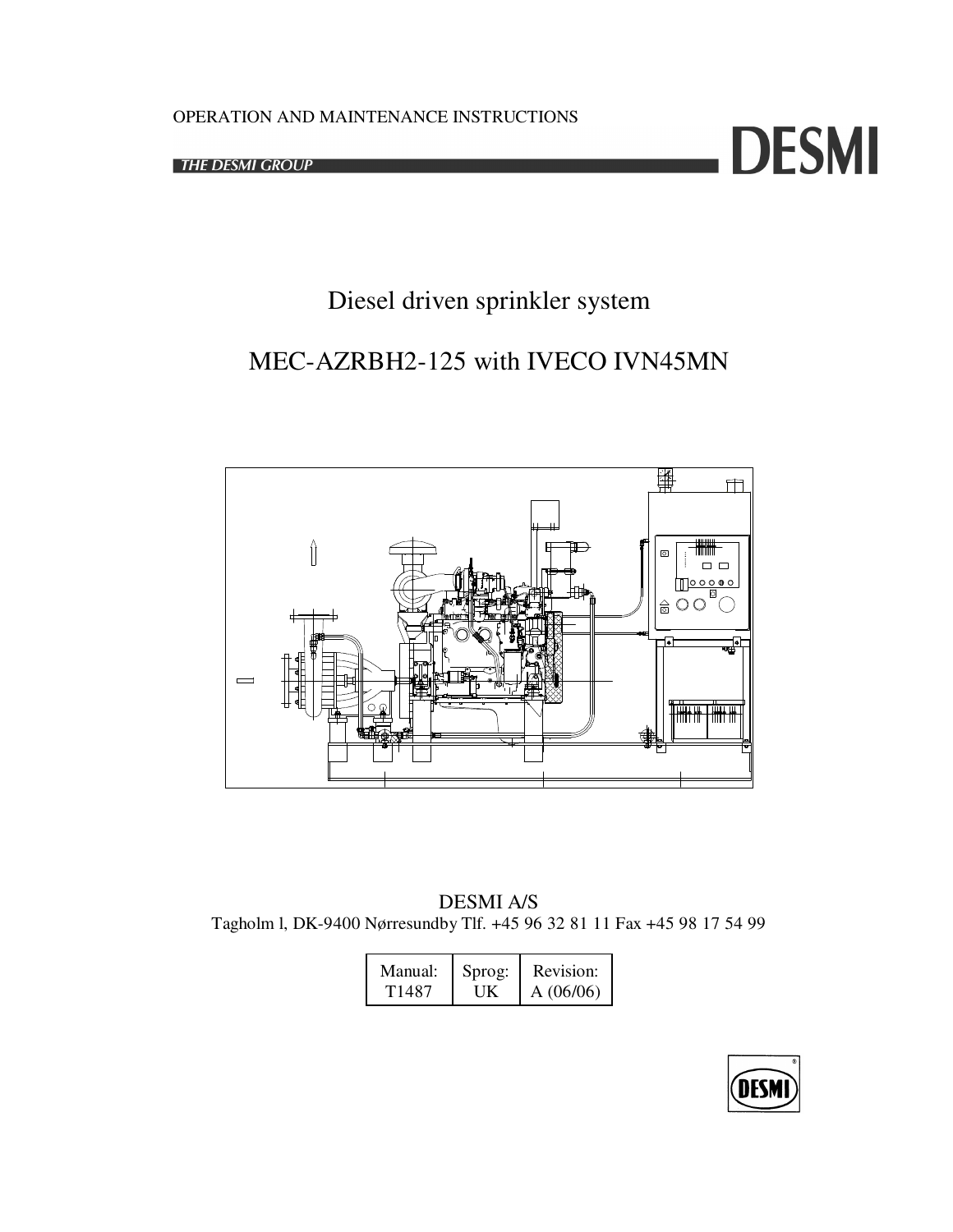# TABLE OF CONTENTS

| 2.             |  |
|----------------|--|
| 3 <sub>1</sub> |  |
|                |  |
| 5.             |  |
| 6.             |  |
|                |  |

# PAGE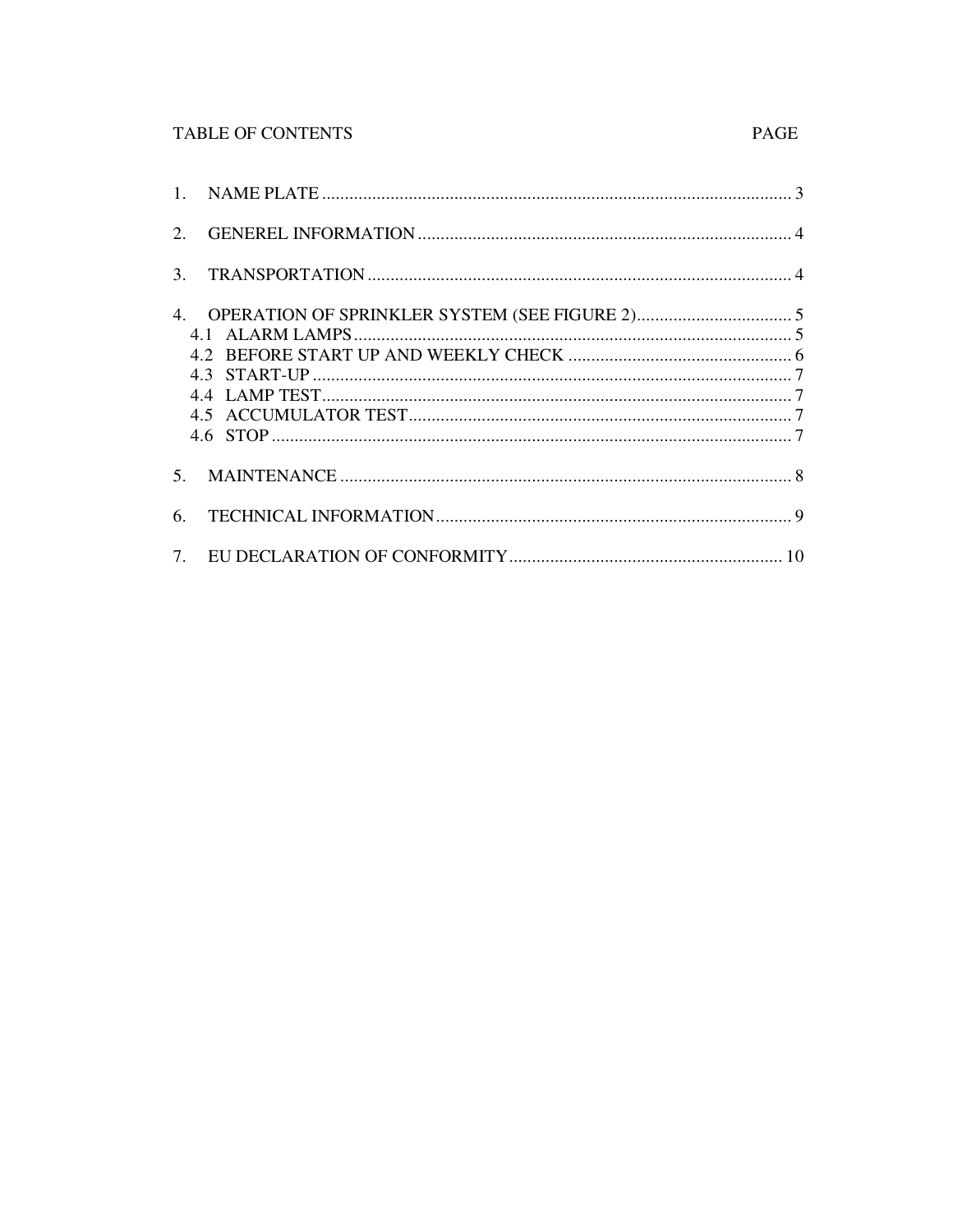#### **1. NAME PLATE**

| TYPE:                | Pump type             |
|----------------------|-----------------------|
| <b>CODE NO.:</b>     | Parts list number     |
| <b>PUMP NO.:</b>     | Pump serial number    |
| $M^3/HOUR$ :         | $m^3/h$ our           |
| IMP.                 | Impeller diameter     |
| <b>TOTAL HEAD M:</b> | Total delivery head M |
| R.P.M.:              | Number of rotations   |
| KW:                  | Motor size            |
| WEEK:                | Manufacturing week    |
| YEAR:                | Manufacturing year    |

|                                                                              |       | <b>DESMI</b>                                                                                          |
|------------------------------------------------------------------------------|-------|-------------------------------------------------------------------------------------------------------|
| <b>A/S DE SMITHSKE</b>                                                       |       |                                                                                                       |
| TYPE:                                                                        |       |                                                                                                       |
| CODE NO.:                                                                    |       |                                                                                                       |
| PUMP NO.:                                                                    |       |                                                                                                       |
| M <sub>3/HOUR</sub> :                                                        | IMP.: |                                                                                                       |
| <b>TOTAL HEAD M.:</b>                                                        |       |                                                                                                       |
| RPM:                                                                         | KW:   |                                                                                                       |
| WEEK: 34                                                                     |       | <b>YEAR: 1999</b>                                                                                     |
| <b>A/S De Smithske</b><br>Tagholm 1<br>DK-9400 Norresundby<br><b>Denmark</b> |       | Phone: +45 96 32 81 11<br>Telefax: +45 98 17 54 99<br>e-mail: desmi@desmi.com<br>http://www.desmi.com |

**Manufacturer: DESMI DK-9400 Nørresundby Tlf.: +45 96328111 Fax.: +45 98175499 E-mail:** desmi@desmi.com **Web: http://www.desmi.com**

### **WARNING!**

**A sprinkler system will start without warning in case of pressure drop in the system. Should this happen whilst service is being performed on the system this could lead to serious personal injury.**

**Therefore it is IMPORTANT to prevent the system from starting unintentionally. For diesel pumps the change-over switch S2 has to be set in the position "START DISABLED" and both cables to the positive poles of the batteries must be disconnected.**

**ANY operation/service repair etc. must be followed by a standard test simulating pressure drop in order to secure that the complete system functions correctly.**

#### **NOTE !**

**For further details see separate manuals for pump, diesel engine and switchboard**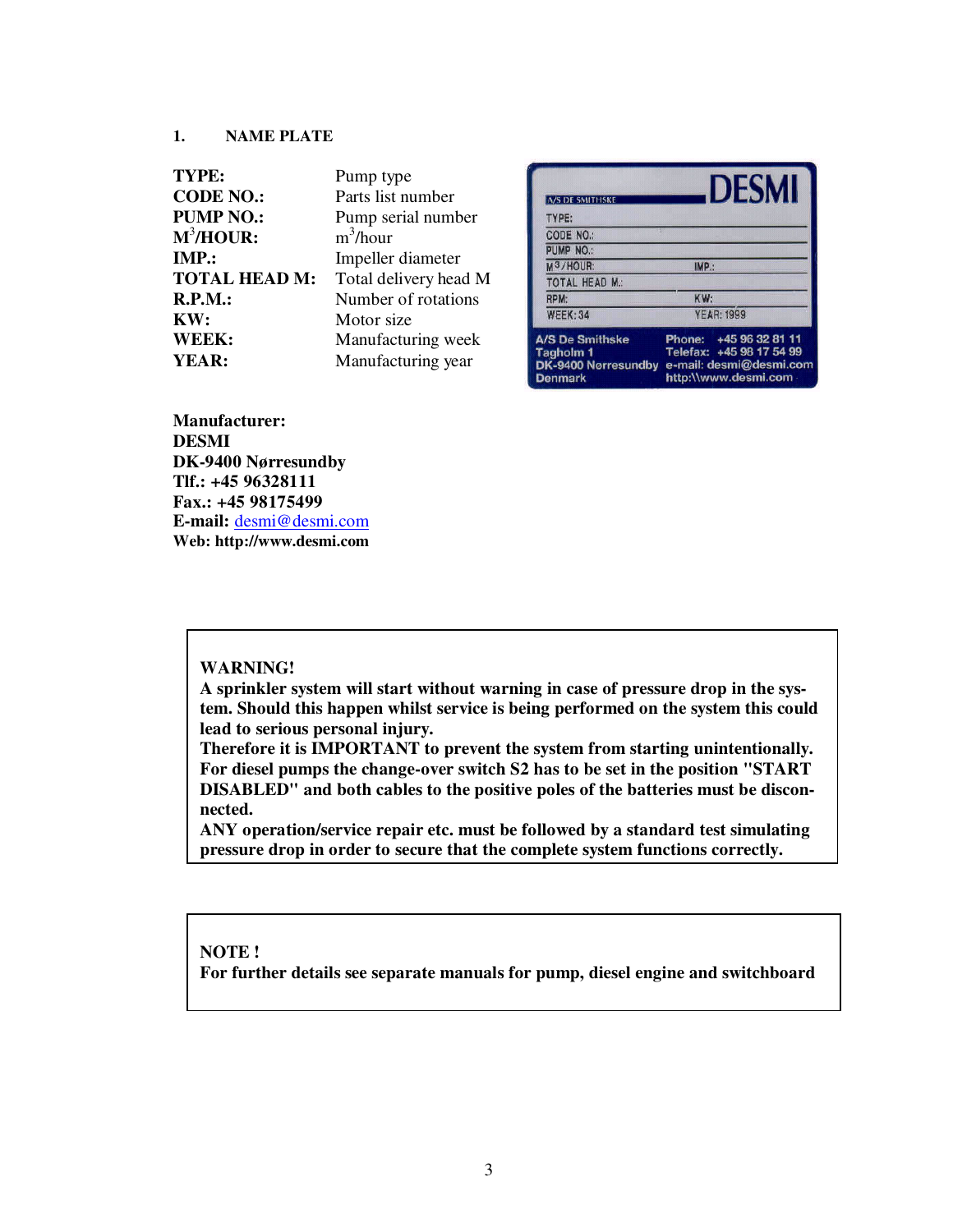# **2. GENEREL INFORMATION**

A complete sprinkler system is supplied on a base plate built together with electric motor or diesel engine. Pump and motor/engine are built together on the base plate via a flexible coupling. The base plate is well dimensioned, precisely levelled and ready for simple and quick mounting on site. Diesel sprinkler systems also include fuel tank and start batteries.

The complete unit comprises an electronic switchboard. The switchboard has to be connected to the pressure drop sensor in the piping system and it then automatically starts up the sprinkler system when a pressure drop signal is received. Further the switchboard includes all functions for manual start-up and for the periodical control starts that have to be carried out. The switchboard can be connected to two or more pumping systems including jockey pump, compressor etc.

# **3. TRANSPORTATION**

Total weight of the diesel sprinkler system is 1850 kg (dry weight) and 2000kg (full tank).



**Figure l: Transportation of sprinkler system, l) Lifting eyes**

For transportation of the sprinkler system use fork-lift truck or crane.

### **NOTE!**

**When lifting the sprinkler system ONLY USE LIFTING EYES. Do not lift in other parts of the system.**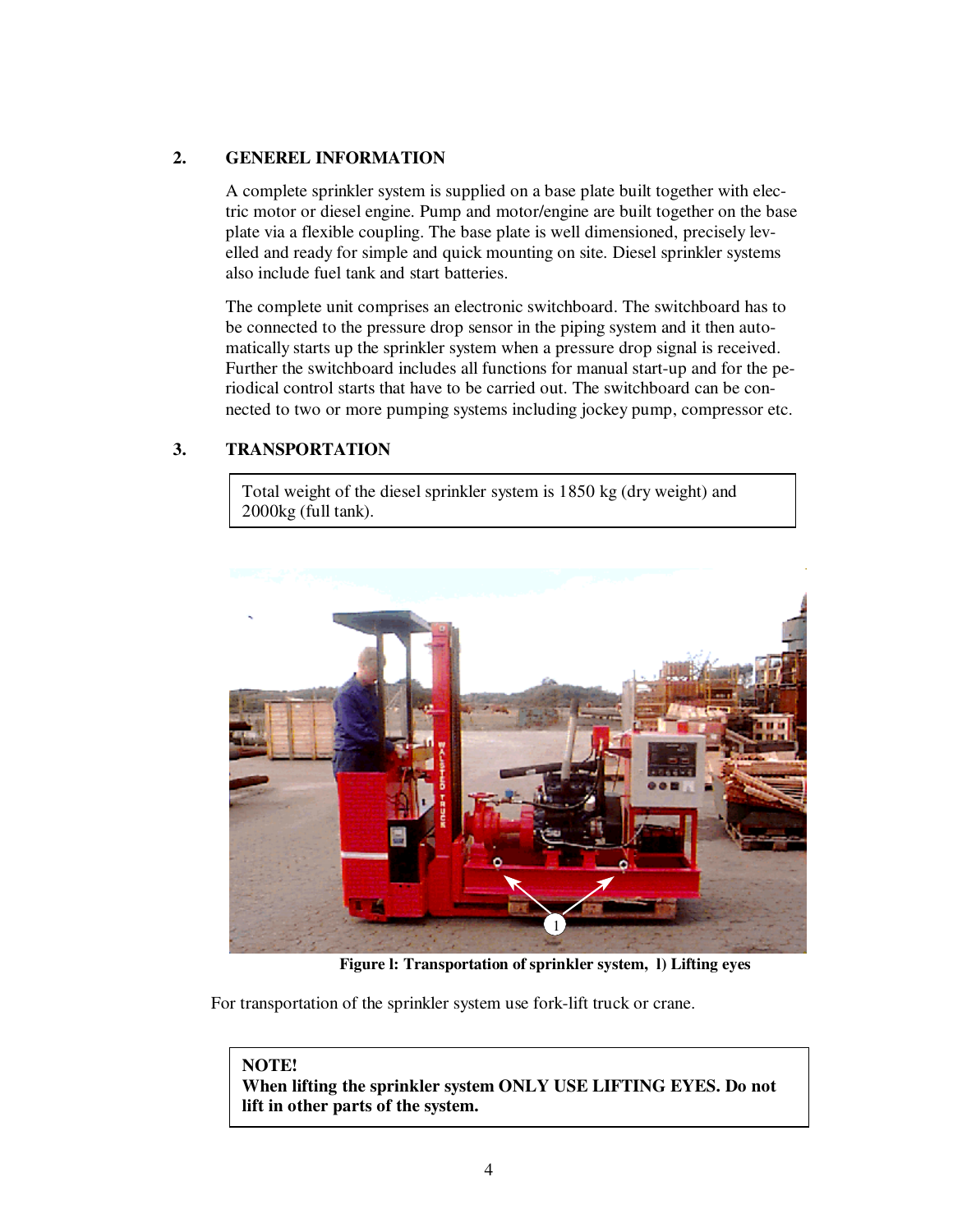# **4. OPERATION OF SPRINKLER SYSTEM (SEE FIGURE 2)**

# **4.1 ALARM LAMPS**

| No.            | <b>Name</b>                       | Lights up when:                                                                                                                                                                                               |
|----------------|-----------------------------------|---------------------------------------------------------------------------------------------------------------------------------------------------------------------------------------------------------------|
| H1             | <b>MAN. START</b>                 | The start motor is activated and the switch S2 is in<br>MAN position.                                                                                                                                         |
| H2             | <b>AUT. START</b>                 | The start motor is activated and the switch S2 is in<br>AUT position.                                                                                                                                         |
| H3             | PRESSURE SWITCH<br><b>FAILURE</b> | The connection to the start pressure switch is discon-<br>nected or the pressure switch is defect.                                                                                                            |
| H4             | <b>START DISABLED</b>             | Change over switch S2 is in centre position                                                                                                                                                                   |
| H <sub>5</sub> | <b>AC POWER FAILURE</b>           | -Q1 is in "0"(OFF) position or the 220 V supply to the<br>switch board is missing. Further the AC fuse could be<br>defect.                                                                                    |
| H <sub>6</sub> | DC POWER FAILURE                  | There is no connection to accumulator for automatic<br>start or the DC fuse is defect.                                                                                                                        |
| H7             | DC ALARM POWER<br><b>FAILURE</b>  | 24 VDC alarm power from ext. accumulator is missing<br>or the appurtenant fuse is defect.                                                                                                                     |
| H <sub>8</sub> | <b>ALARM</b>                      | The switchboard is not ready. Check the remaining<br>lamps to detect the reason. However, this lamp only<br>lights if the switch S2 is in "MAN" position.                                                     |
| H <sub>9</sub> | <b>START FAILURE</b>              | The diesel engine does not start after three attempts<br>and the attempts are stopped.                                                                                                                        |
| H10            | <b>RUNNING</b>                    | Indicates that the diesel engine is running or has been<br>running. Reset by switching S2 to centre position. As<br>long as this lamp lights or the engine is rotating, cool-<br>ing water is being supplied. |
| H11            | <b>TEMPERATURE</b>                | Too high cooling water temperature                                                                                                                                                                            |
| H12            | <b>OIL PRESSURE</b>               | Too low oil pressure during operation or when the en-<br>gine is stopped as long as lamp H10 is on.                                                                                                           |

### **CONCLUSION:** Switchboard and diesel engine are ready for operation when no lamps are on.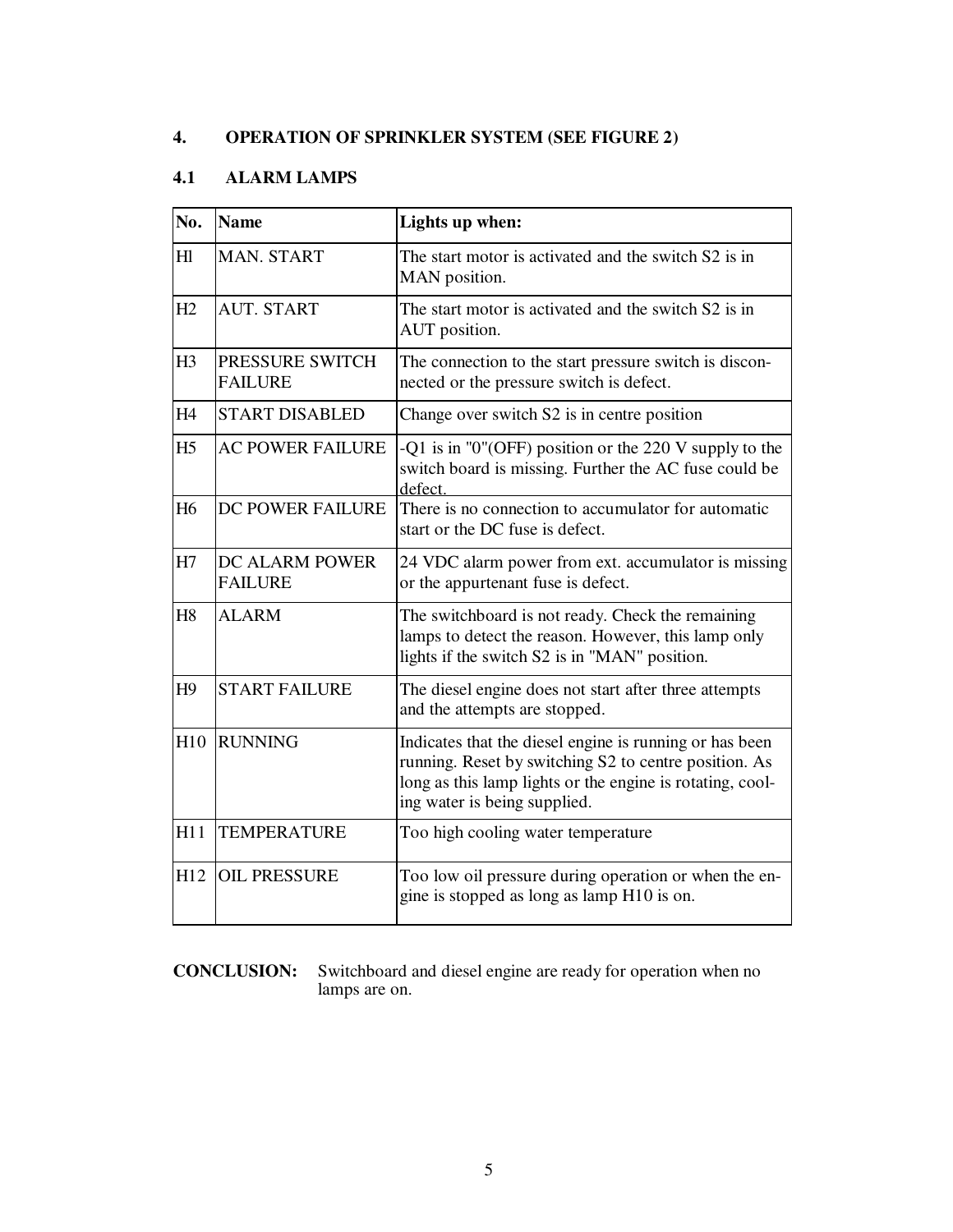### **4.2 BEFORE START UP AND WEEKLY CHECK**



**Figure 2: Lamps, indications and switches**

#### **NOTE!**

**When servicing diesel engine or pump the positive poles to the batteries should be dismantled, as S2 does not function as a safety switch.**

#### **Weekly check (see figure 3)**

- 1. Check lube oil level, should be to the **FULL** mark on the dipstick.
- 2. Check the battery charging voltage, should be approx. 25 Volt.
- 3. Check that the fuel tank is completely full.

#### **Weekly routine check**

- 1. Lube oil level (U7) should be between 3 and 5 bar.
- 2. Temperature (U6) should stabilize between 80 and 90°C. Can only be observed when the pump is operating in its operating point.
- 3. Number of rotation (U5) should be as specified for the actual installation.
- 4. Check that the cooling water drain works correctly.
- 5. Check all joints at cooling water pipes and fuel connections for leaks.
- 6. Run the system and check for abnormal vibrations, smoke generation etc.
- 7. Check if cooling water is coming into the heat exchanger.



**Figure 3**: **Switchboard (diesel)**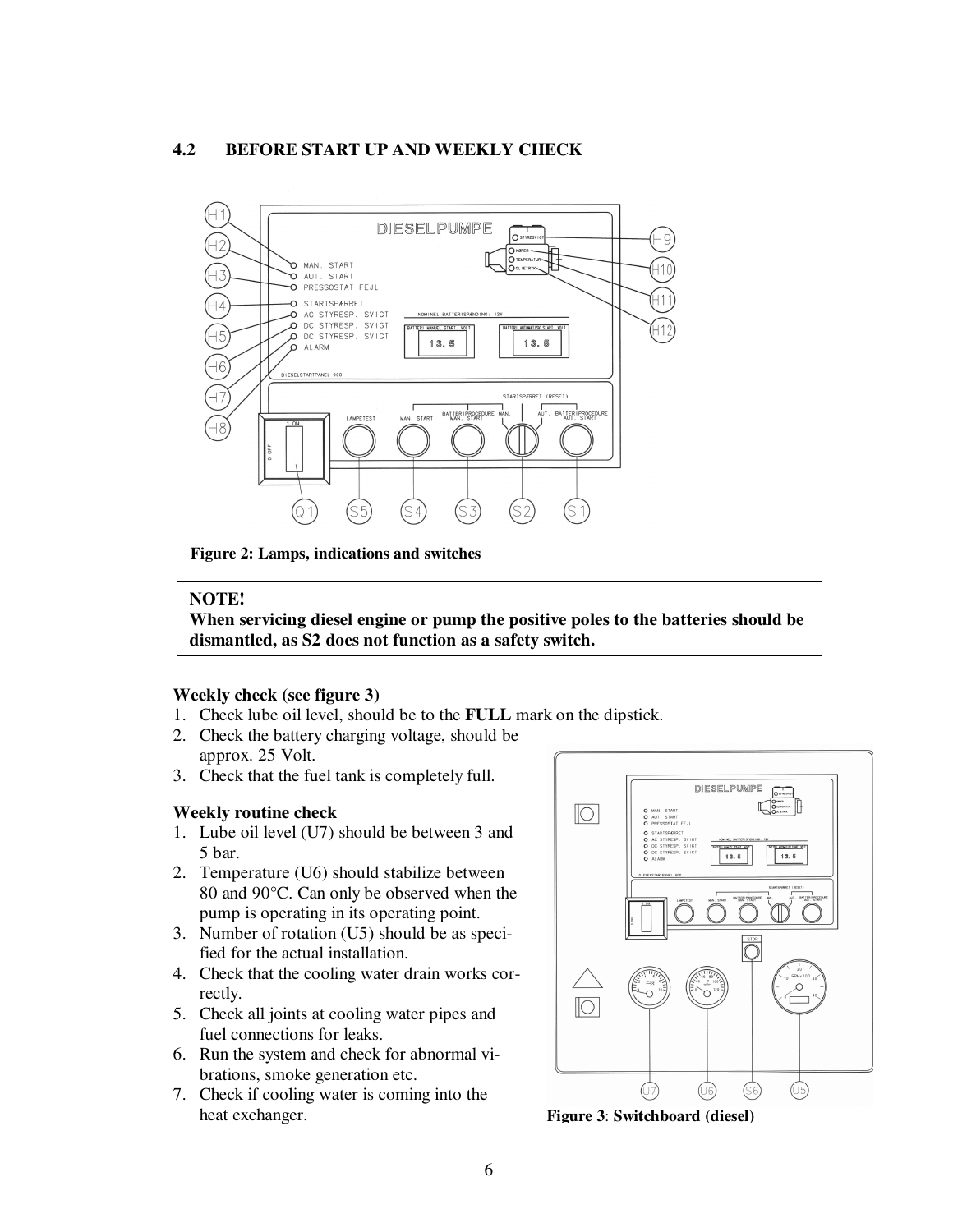8. Check the Y-pattern valve.

# **4.3 START-UP**

# **NOTE! Do not activate start button S4 for more than 15 sec. a time**

Use switch S2 to select the following options:

| <b>MAN:</b> | In manual position start-up is carried out when pressing<br><b>MAN.START</b> (S4). In this position <b>ALARM</b> (H8) lights up to indi-<br>cate that the switchboard is not in automatic mode. Press (S3) to<br>carry out battery test of manual accumulator. See 4.5. |
|-------------|-------------------------------------------------------------------------------------------------------------------------------------------------------------------------------------------------------------------------------------------------------------------------|
| AUT:        | In this position the switchboard has to be ready for operation. The<br>system starts up automatically in case of pressure drop in the system<br>or when activating (S1) which is also used for battery test.                                                            |

# **STARTSPÆRRET (start disabled)**

**RESET:** In this position a possible run signal is deactivated.

# **4.4 LAMP TEST**

The button **S5** (lamp test) is intended for test of the lamps. Further this button interrupts the AC-power to the battery chargers. While **S5** is activated the panel voltmeters should indicate a battery voltage equal to the voltage indicated before the test, possibly slightly dropping..

# **4.5 ACCUMULATOR TEST**

Batteries are tested according to the following procedure:

- 1. Activate the fuel stop lever in order to cut off fuel supply to the diesel engine. Keep it closed during the whole test.
- 2. Close the fuel cock on the diesel tank.
- 3. Carry through three start attempts (activate either **S3** or **S1 (short-time)**).
- 4. When the AC/DC power failure lamps light up, check battery voltage on the digital voltmeter that corresponds to the selected start accumulator. The start voltage has to be 24V or higher.

# **4.6 STOP**

Activate the stop lever until the engine stops or press stop button (S6) on the switchboard.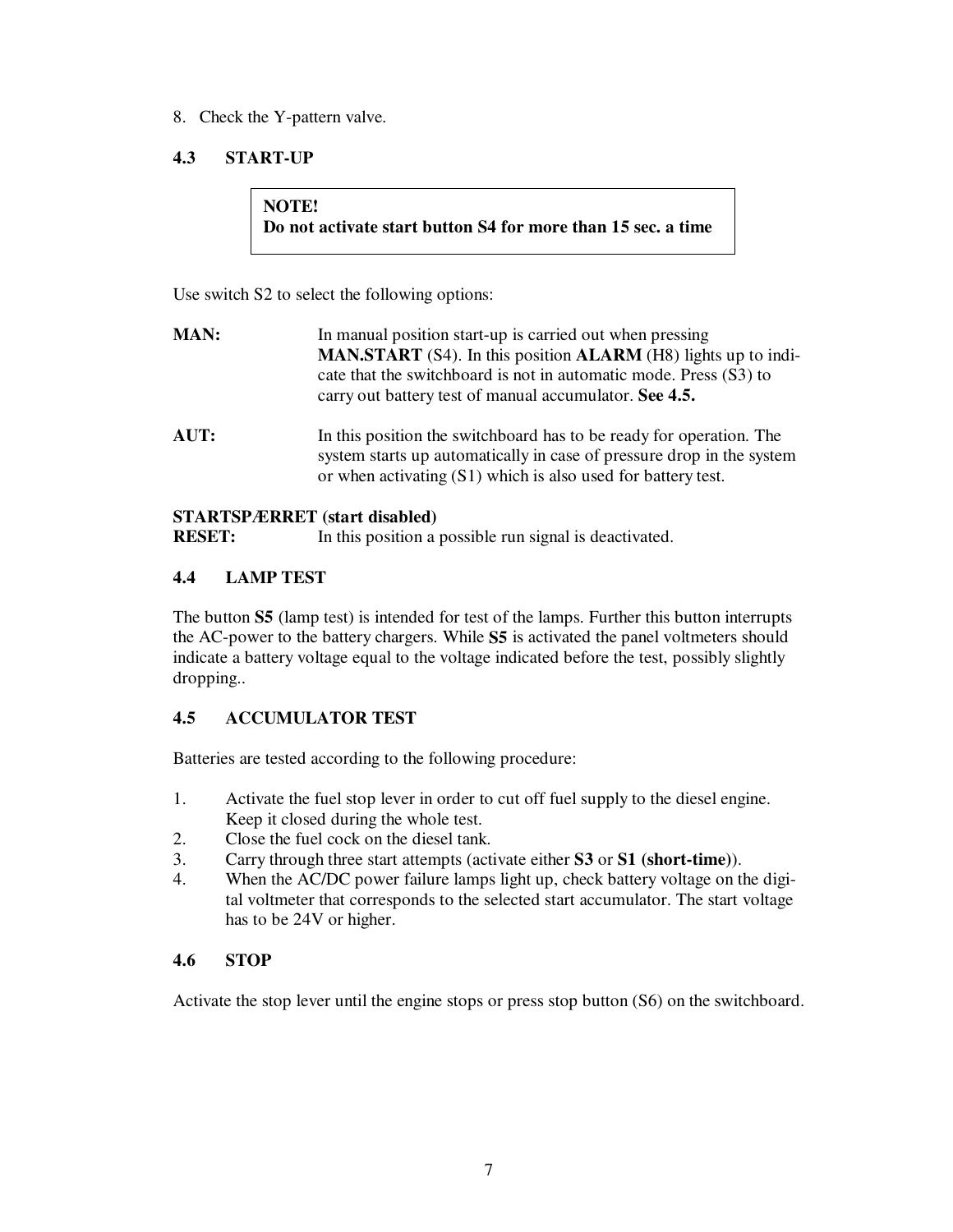# **5. MAINTENANCE**

# **NOTE: For further details see manuals for pump, diesel engine, and switchboard**

Carry out the following check-up **once a year**:

- 1. Initially follow the above procedure for weekly check.
- 2. Change lube oil. Oil type: 15W/40. Quality: API-CD
- 3. Replace lube oil filter
- 4. Replace fuel filter
- 5. Check V-belts and hose connections thoroughly. Replace in case of wear and damage.
- 6. Clean air filter
- 7. Tighten engine mounting bolts, bolts at exhaust system, screws at valve cover, and all clamps.
- 8. Tighten bolts at coupling between engine and pump. Check alignment.
- 9. Clean and tighten battery connecting cables. Grease pole shoes with acid-free grease (Vaseline).
- 10. Empty fuel tank of condensation water
- 11. Refill fuel tank to full

.

12. Conclude the maintenance check-up by carrying out a normal operating test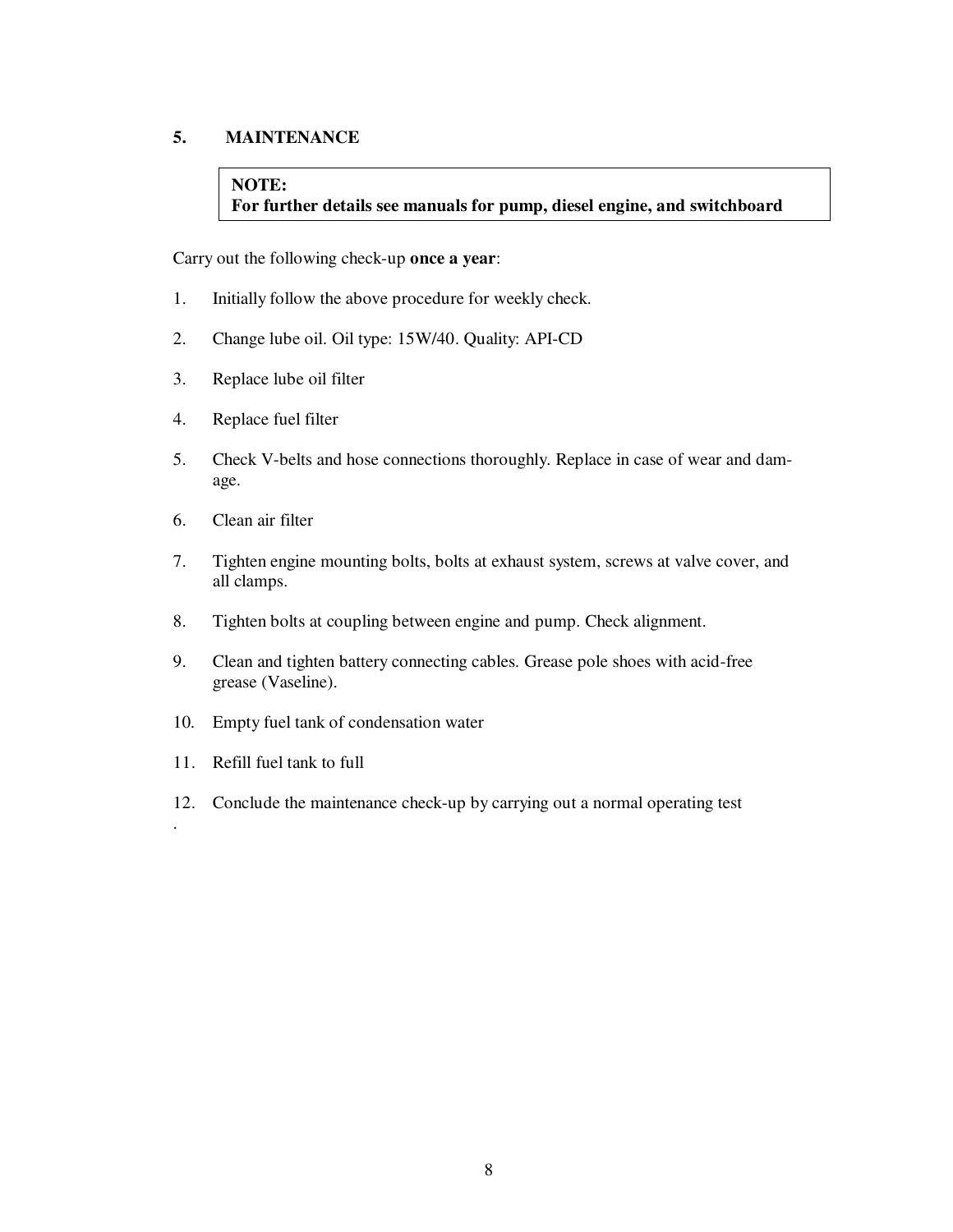# **6. TECHNICAL INFORMATION**

| <b>Sizes:</b>                                                     | Length:<br>Width:                                                                                                                                                                                                          | 2475 mm<br>870 mm                                                                                                                                                                                                                                                     |
|-------------------------------------------------------------------|----------------------------------------------------------------------------------------------------------------------------------------------------------------------------------------------------------------------------|-----------------------------------------------------------------------------------------------------------------------------------------------------------------------------------------------------------------------------------------------------------------------|
|                                                                   | Height:                                                                                                                                                                                                                    | 1655 mm                                                                                                                                                                                                                                                               |
| Weight:                                                           | Approx. $1850 \text{ kg (dry)}$<br>Approx. 2000 kg (full tank)                                                                                                                                                             |                                                                                                                                                                                                                                                                       |
| <b>Engine:</b>                                                    | Type:<br>Manufacture: IVECO<br>Effect:<br>sel driven pumps.                                                                                                                                                                | Water-cooled 4-cyl. diesel engine<br>N45MNSE 24V<br>108 kW at 2860 rpm.<br>Hearing protectors are mandatory during operation of die-                                                                                                                                  |
| Pump:                                                             | Centrifugal pump<br>Type:                                                                                                                                                                                                  | MEC-AZRBH 2-125<br>Manufacture: DESMI/Caprari                                                                                                                                                                                                                         |
| <b>Voltage requirements:</b> The switchboard needs the following: | board.<br>matic start.                                                                                                                                                                                                     | 1: 220 V-O and ground from distribution board for electric pump.<br>2: 24V DC alarm voltage from alarm accumulator in distribution<br>3: 24V DC starting voltage from accumulator for manual start<br>4: 24V DC start and control voltage. From accumulator for auto- |
|                                                                   | light up.                                                                                                                                                                                                                  | 220 V for the diesel panel is cut in by means of the circuit<br>switch Q1 and the digital voltmeters will light up when the<br>voltage is correct. The above supplies should be constantly<br>connected and in case of errors the respective alarm lamps will         |
| <b>Indications for:</b>                                           | Oil pressure<br>Temperature<br>Operating hours<br>Revolutions                                                                                                                                                              |                                                                                                                                                                                                                                                                       |
| <b>Alarm lamps for:</b>                                           | Manual start<br>Automatic start<br>Pressure switch failure<br>Start disabled<br>Failure AC control voltage<br>Failure DC control voltage<br>Failure DC alarm voltage<br>Alarm<br>Engine temperature<br>Engine oil pressure |                                                                                                                                                                                                                                                                       |